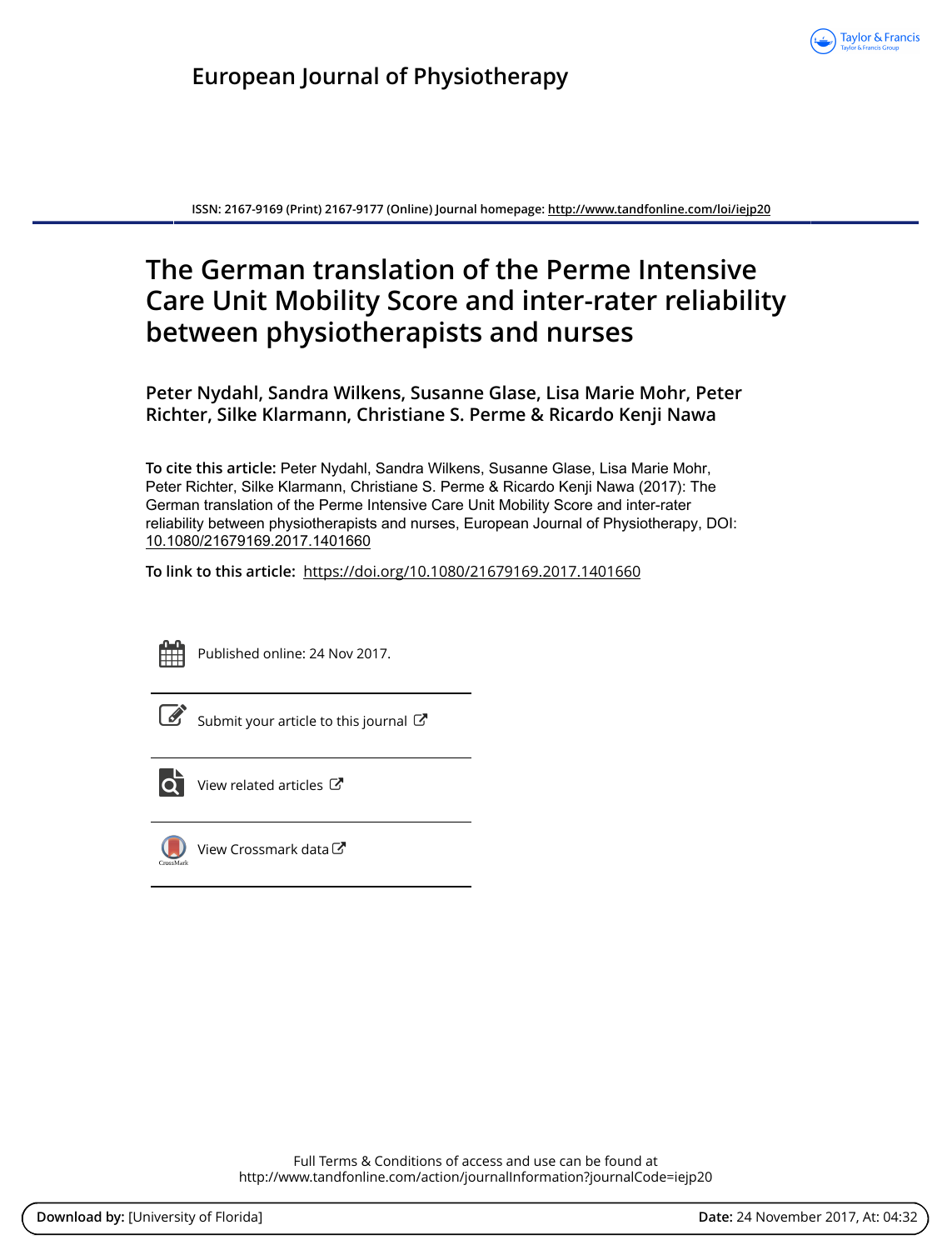#### <span id="page-1-0"></span>ORIGINAL ARTICLE

Taylor & Francis Taylor & Francis Group

ARTICLE HISTORY Received 17 March 2017 Revised 31 October 2017 Accepted 2 November 2017 Published online 23 Novem-

Early mobilisation; interprofessional cooperation; assessment; early mobility; outcome measures

ber 2017 **KEYWORDS** 

Check for updates

# The German translation of the Perme Intensive Care Unit Mobility Score and inter-rater reliability between physiotherapists and nurses

Peter Nydahl<sup>a</sup> (D, Sandra Wilkens<sup>a</sup>, Susanne Glase<sup>a</sup>, Lisa Marie Mohr<sup>a</sup>, Peter Richter<sup>a</sup>, Silke Klarmann<sup>a</sup>, Christiane S. Perme<sup>b</sup> and Ricardo Kenji Nawa<sup>c</sup>

<sup>a</sup>Department of Nursing Research, University Hospital of Schleswig-Holstein, Kiel, Germany; <sup>b</sup>Department of Rehabilitation Services, Houston Methodist Hospital, Houston, TX, USA; <sup>c</sup>Department of Rehabilitation Services, Hospital Sírio-Libanês, São Paulo, Brazil

#### **ABSTRACT**

Purpose: Patients in intensive care units (ICU)] are routinely mobilised by physiotherapists (PT) and registered nurses (RN), requiring multi-professional assessments. The Perme ICU Mobility Score (Perme Score) is a comprehensive tool to specifically describe the mobility status of patients in ICU. The aim of the study was to translate the Perme Score into German language and investigate the inter-rater reliability between PT and RN.

Methods: Prospective, observational study for reporting reliability between PT and RN. The Perme Score was translated from English to the German language in a regularised translation process. PT and RN assessed patients independently in a cardio-vascular ICU (CVICU). Inter-rater reliability was calculated by intraclass correlation coefficient (ICC) with 95% confidence interval (95% CI).

Results: The ICC for overall inter-rater reliability was 0.962 (95% CI: 0.934–0.978) in the assessment of 58 patients. Only two items were assessed with an ICC less than 0.8: ability to follow commands (0.738, 95% CI: 0.556–0.898) and pain (0.462, 95% CI: 0.099–0.680). Two items were constant variables (lines and infusions).

Conclusions: The German version of the Perme Score presented a high inter-rater reliability between PT and RN in CVICU and is an inter-professional tool to assess the mobility status of patients in CVICU.

# Introduction

Mobility can be described as the functional ability to move around in the environment, and can be used as a measure for independence [[1\]](#page-6-0). Early Mobilisation, as intervention to support mobility, is an emerging issue in the rehabilitation of patients in intensive care units [[2\]](#page-6-0). Mobilisation can be defined as complex intervention, including various therapies, goal-direction, energy expenditure, requiring an interdisciplinary approach and has physical and psychological domains; physical functioning is a subdomain of mobilisation [[3](#page-6-0)]. Early mobilisation of patients in ICU has important benefits when safety precautions are considered  $[2,4]$  $[2,4]$  $[2,4]$ . The positive outcomes associated with early mobilisation include greater independence in activities of daily living, a reduced length of mechanical ventilation, less incidence of delirium and a reduced re-admission rate after discharge [5–[8\]](#page-6-0). In addition, financial models show that reduced length of stay through early mobilisation can lead to an economic profit [[9\]](#page-6-0). In Germany, as in other countries, the mobility activities for patients in ICU are routinely conducted by physiotherapists (PT) [10–[12\]](#page-6-0) and registered nurses (RN) [13–[15\]](#page-6-0) [16–[18\]](#page-6-0) or in cooperation with other clinicians [[4,5,19](#page-6-0)]. Furthermore, different professions may have different mobility approaches, goals and intensity levels for mobility activities [\[20](#page-6-0)],

depending on their education, working schedules and local responsibilities [\[21\]](#page-6-0). In 2007, Hopkins et al. first described initiatives to transform the culture of a single ICU to facilitate early mobility with a focus on interdisciplinary team work [\[22](#page-6-0)]. In clinical practice, PTs and RNs may have different perceived barriers to early mobilisation, which can potentially hinder rehabilitation outcomes [[20](#page-6-0)]. Hence, an inter-professional approach to early mobilisation plan of care is recommended [[23](#page-6-0)] and seems to be essential for improving the functional outcomes of patients in ICU [\[24,25\]](#page-6-0).

The measurement of functional outcomes associated with early mobilisation in ICU has significant impact for clinical practice and research. There are several instruments currently available that can be used to assess mobility status of patients in ICU. A recent systematic review [\[26\]](#page-6-0) identified a total of 26 instruments to measure function of patients; however, only six instruments were specifically designed to be used in ICU. These ICU-specific instruments include the scored physical function intensive care unit test (PFIT-s) [\[12\]](#page-6-0), Functional Status Score for the intensive care unit (FSS-ICU) [\[27](#page-6-0)], surgical intensive care unit optimal mobility score [\[28\]](#page-6-0) [\[15,28,](#page-6-0)[29](#page-7-0)], Chelsea critical care physical assessment tool (CPAx)  $[30]$ , intensive care unit mobility scale  $[31,32]$  and the Perme Intensive Care Unit Mobility Score (Perme Score) [33–[35\]](#page-7-0). Another available ICU-specific instrument not

CONTACT Peter Nydahl Peter.Nydahl@uksh.de Department of Nursing Research, University Hospital of Schleswig-Holstein, Campus Kiel, Brunswiker Str. 10, 24105 Kiel, Germany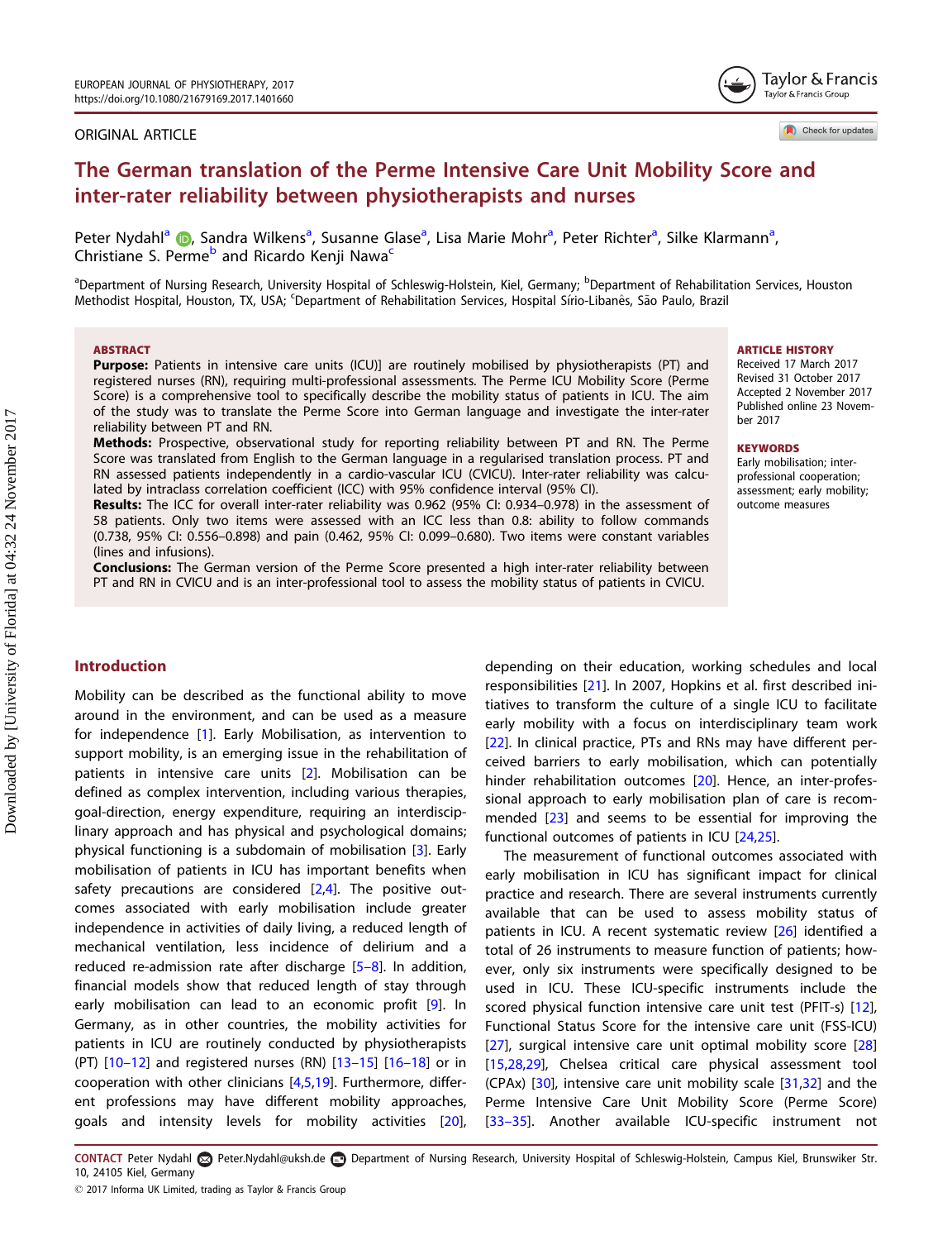<span id="page-2-0"></span>included in the systematic review of 2015 was the later-published manchester mobility score (MMS) [\[36](#page-7-0)]. After extensive review of the available tools, a decision was made to translate the Perme Score to the German language because the Perme Score was specifically developed to be used in ICU and it is the only ICU-specific designed instrument that considers 'barriers' to mobilise patients in ICU [[3,](#page-6-0)33–[35\]](#page-7-0).

The Perme Score was originally developed in the US with multidisciplinary collaboration, including PT, RN and physicians [[33\]](#page-7-0). It objectively measures the mobility status of patients in ICU at a moment in time. Based on the definition of mobility described previously [\[3](#page-6-0)], the Perme Score is multidimensional and consists of seven categories (and associated questions): mental status (1–2), potential barriers to mobility (3–6), functional strength (7–8), bed mobility (9–10), Transfers (11–13), Ambulation (14) and endurance (15). There are 15 items with the total score ranging from of 0 to 32 possible points (1: 0–2 points; 2–8: 0–1 points; and 9–15: 0–3 points). A higher score indicates a better mobility status and fewer barriers to mobility activities. The primary purpose of this study was to translate the Perme Score into the German language. In addition, we tested its inter-rater reliability between PT and RN in a cardio-vascular ICU (CVICU) to determine if PTs and RNs score similarly when using the Perme Score.

# Materials and methods

#### Translation process

The translation process of the Perme Score to the German language followed the recommended guidelines for the translation of instruments [\[37\]](#page-7-0). First, the original author of the Perme Score and the rest of the research team signed a contract for copyright licence. The English version of the Perme Score and its instructions were translated independently into the German language by two clinicians in the research group whose native language was German but were fluent in the English language. These clinicians had extensive experience in critical care rehabilitation (Table 1). After finding reconciliation between the two translations, the German translation was presented to the entire research group and discussed in a consensus meeting until a first version could be developed. Following this process, two independent consultants conducted the back translation of the German

Table 1. Translation process, as recommended by [\[36\]](#page-7-0).

| version of the Perme Score into English language. The native   |
|----------------------------------------------------------------|
| language of the consultants was English and they were flu-     |
| ent in the German language. The two back-translated ver-       |
| sions were consolidated into a draft. The developers of the    |
| Perme Score then conducted a detailed revision of the draft.   |
| It was determined that there was not a need for comparison     |
| of the German translated version with versions in other lan-   |
| quages. The translational process was not accompanied by a     |
| professional translator to assist with semantic validation and |
| idiomatic equivalence. Since the overall back translation did  |
| not affect the meaning and/or interpretation of the Perme      |
| Score, only minor modifications were suggested for clarity.    |

A feasibility pre-test using the final German translated version of the Perme Score was done in five consecutive patients two days prior to starting the study. The reason to pre-test the newly developed German translation scoring sheet was to make sure the study members were familiar with the process of completing the scoring sheet at the bedside. In addition, we wanted to make sure there were no issues with understanding the language on the form or work-flow at the bedside during the mobilisation session. The final German version of the Perme Score can be found as an online supplement.

### Study design

This was a prospective single centre, observational study. The study was conducted in concordance with COnsensus-based standards for the selection of health status measurement instruments (COSMIN), box B  $[38]$ . The study was performed in a 22-bed adult CVICU in Germany from 10 October 2016 to11 November 2016; the local Ethics Committee approved the study (D 518/16).

#### Procedure

All clinicians participating in data collection received instructions and training on how to use the German version of the Perme Score prior to initiation of data collection. There were two PTs and four RNs involved in the study, three women and three men (PT: 1/1 and RN: 2/2) with a mean age of 43.2 years (PT: 43 years and RN: 43.2 years), a mean years of experience of 19.3 years (PT: 20.5 years and RN: 18.7 years) and mean 7.5 years of experience on CVICU (PT: 4.5 years and RN: 9 years).

| Step | <b>Developers</b> | Research team | Independent translators | Provide/task                                                                                       |  |  |
|------|-------------------|---------------|-------------------------|----------------------------------------------------------------------------------------------------|--|--|
|      | $\lambda$         |               |                         | Preparation: contract for translation and use                                                      |  |  |
|      |                   |               |                         | Independent forward translation into German language                                               |  |  |
|      |                   |               |                         | Reconciliation of more than one translations<br>(only one translation was done by two researchers) |  |  |
|      |                   |               |                         | <b>Back translation</b>                                                                            |  |  |
|      |                   |               |                         | Back translation review                                                                            |  |  |
| h    |                   |               |                         | Harmonization with translations in other languages                                                 |  |  |
|      |                   |               |                         | Cognitive debriefing (small test)                                                                  |  |  |
| 8    |                   |               |                         | Review and finalisation                                                                            |  |  |
|      |                   |               |                         | Proofreading                                                                                       |  |  |
|      |                   |               |                         | Final report                                                                                       |  |  |

<sup>a</sup>Two researchers, native German and fluent English.

bTwo translators, no prior knowledge of the Perme Score, native English and fluent German.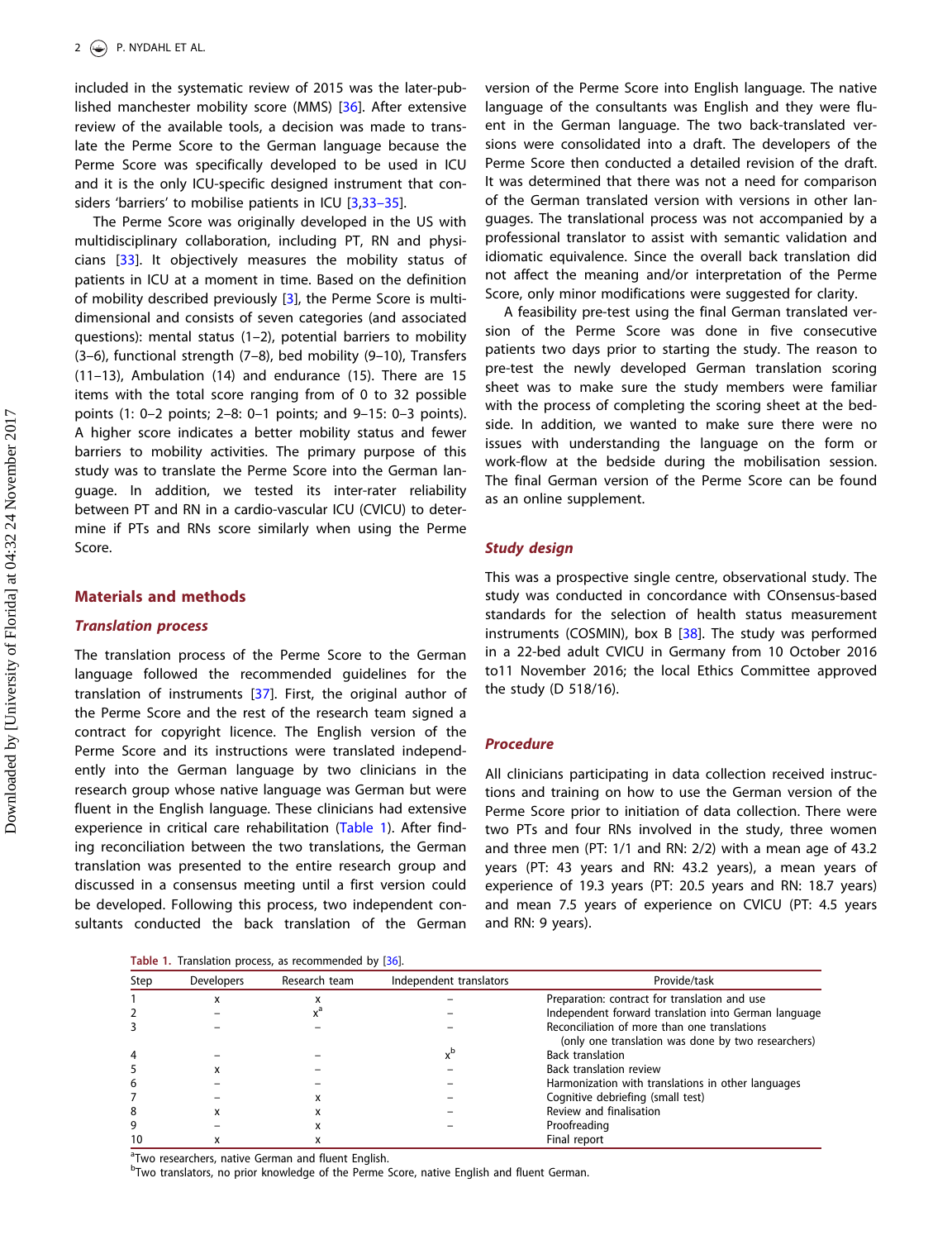<span id="page-3-0"></span>The patients were admitted to the ICU after planned or emergency cardiovascular surgical procedures. The physicians requested a physiotherapy consult; however, there were no established standardised operating procedures or guidelines for early mobilisation practice in this ICU. Furthermore, the extent of mobilisation depended on the clinical experience and knowledge of PT and RN. Physical activities were coordinated with physicians and RN during morning rounds and at that time any special considerations were also discussed. There were two PT, who were part of the research team, assigned to work in the ICU from Monday to Friday between 8.00am and 4.00 pm. RNs work daily in three shifts with a nurse-patient-ratio of 1:2. Every morning from Monday to Friday the PT screened all patients referred to physiotherapy. Inclusion criteria for this study were patients referred to their first session of physical therapy by a physician, able to consent to participate in the research study and physical therapy and equal or older than 18 years. For the purpose of the study, patients were excluded if: they were receiving palliative care, had an amputation of one or more extremities, had neurological deficits which prevented them from standing or walking, had other contraindications for mobility, e.g. hemodynamic or pulmonary instability or deep sedation. After four weeks of data collection and a preliminary evaluation of data, the researchers found that most patients were mobilised to the edge of the bed during their first session and only a few could be mobilised into an upright standing position. Hence, the including criteria were extended from 'first session of physiotherapy' to 'next session after at least four days', so that more patients standing upright and also patients who were able to walk could be included in the study. Once the patient consent to participate in the study was obtained, all participants were mobilised by at least two clinicians (PT and/or RN) in a stepwise approach as tolerated. The stepwise approach included: from lying in bed to sitting on the edge of bed, dangling, following a transfer into standing, marching on spot and finally active transfer to a chair or walking if appropriate.

Criteria for termination of mobility activities included: a) heart rate  $\geq$ 220 – age, b) increase or decrease in systolic blood pressure of 20% compared to baseline, c) oxygen desaturation  $\geq$ 5% compared to baseline, d) fall, e) activity intolerance assessed by modified Borg-Scale  $\geq$ 7 and f) accidental dislodgment of any lines or tubes [\[39,40](#page-7-0)]. The presence of any safety events resulted in immediate cessation of physiotherapy session and specific events were documented. The Perme Score scoring card was completed according to the highest level of mobilisation tolerated by the patient during the mobility session even if the treatment session was stopped.

#### Data collection

The PT in charge assessed the patient and led the mobilisation process, the RN observed and assisted. After the physiotherapy session, patients were asked for their modified Borg Scale for rating of perceived exertion on a scale from  $0 = no$ exhaustion to  $10 =$  maximal exhaustion [\[40](#page-7-0)]. After finishing the physiotherapy session, both clinicians immediately completed the Perme Score independently without any discussion of the findings between them, following a previously reported method [[34,35\]](#page-7-0). While the assessment and data collection were done during the usual physiotherapy session, the additional time required to complete the Perme Score sheet was recorded by using a digital stopwatch [[30,34,35\]](#page-7-0). There was always at least one clinician of the research team present to ensure completeness of data. Clinicians, who were not part of the research team and participated in mobilisation sessions, received short instructions on how to use the Score.

All patients and clinicians involved in this project were thoroughly informed about the study and verbally agreed to participate. The clinicians who participated in the data collection were also encouraged to provide verbal feedback about the feasibility of the Perme Score.

#### Statistical analysis

Nominal and categorical data are reported as number and percent. Due to non-normal distribution of metrical data, median and interquartile ranges (IQR) are used. To evaluate the inter-rater-reliability, a two-way random-effects model of similar raters was used to assess the absolute agreement between single raters [\[41](#page-7-0)]. Inter-rater reliability was calculated by intraclass correlation coefficient (ICC) [[42](#page-7-0)] and reported with 95% confidence intervals (95% CI) [\[43](#page-7-0)]. A sample size of at least 19 subjects, using the same values for  $\alpha$  at 0.05 and power of 90%, was also calculated as adequate to determine an ICC of 0.85 or greater for two raters [\[44\]](#page-7-0). Statistical significance was defined as a two-sided  $p$  value less than .05. All calculation was done using SPSS version 22.0 (SPSS Inc., Chicago, IL).

#### Results

Out of 103 patients, 70% ( $n = 72$ ) patients were assessable with the Perme Score. Patient's characteristics are reported in Table 2. The most common reasons for exclusion were

Table 2. Patient's characteristics.

| Patient's characteristics ( $n = 58$ ) | Number (% <sup>a</sup> ), median (inter quartile range) |  |  |  |  |  |
|----------------------------------------|---------------------------------------------------------|--|--|--|--|--|
| Male gender                            | 41 (71%)                                                |  |  |  |  |  |
| Age (years)                            | $72(61-77)$                                             |  |  |  |  |  |
| Body mass index ( $kg/m2$ )            | $27(24-29)$                                             |  |  |  |  |  |
| Admission diagnosis                    |                                                         |  |  |  |  |  |
| CABG operation                         | 31 (53%)                                                |  |  |  |  |  |
| Valve replacement                      | 11 (19%)                                                |  |  |  |  |  |
| Aortic replacement                     | 5(9%)                                                   |  |  |  |  |  |
| LVAD                                   | $1(2\%)$                                                |  |  |  |  |  |
| Aortic and valve replacement           | 4(7%)                                                   |  |  |  |  |  |
| CABG and valve replacement             | 2(3%)                                                   |  |  |  |  |  |
| Other                                  | 4(7%)                                                   |  |  |  |  |  |
| SAPS                                   | $21(17-26)$                                             |  |  |  |  |  |
| ICU day of first PT assessment         | $2(2-2)$                                                |  |  |  |  |  |
| Days in ICU                            | $2(2-4)$                                                |  |  |  |  |  |
| Days in hospital                       | $16(13-24)$                                             |  |  |  |  |  |
| Mortality in ICU                       | 1(2%)                                                   |  |  |  |  |  |
| Mortality in hospital                  | $1(2\%)$                                                |  |  |  |  |  |
|                                        |                                                         |  |  |  |  |  |

CABG: coronary artery bypass graft; ICU: intensive care unit; LVAD: left ventricle assist device; SAPS: simplified acute physiology score <sup>a</sup>Proportions may not sum up to 100% due to rounding.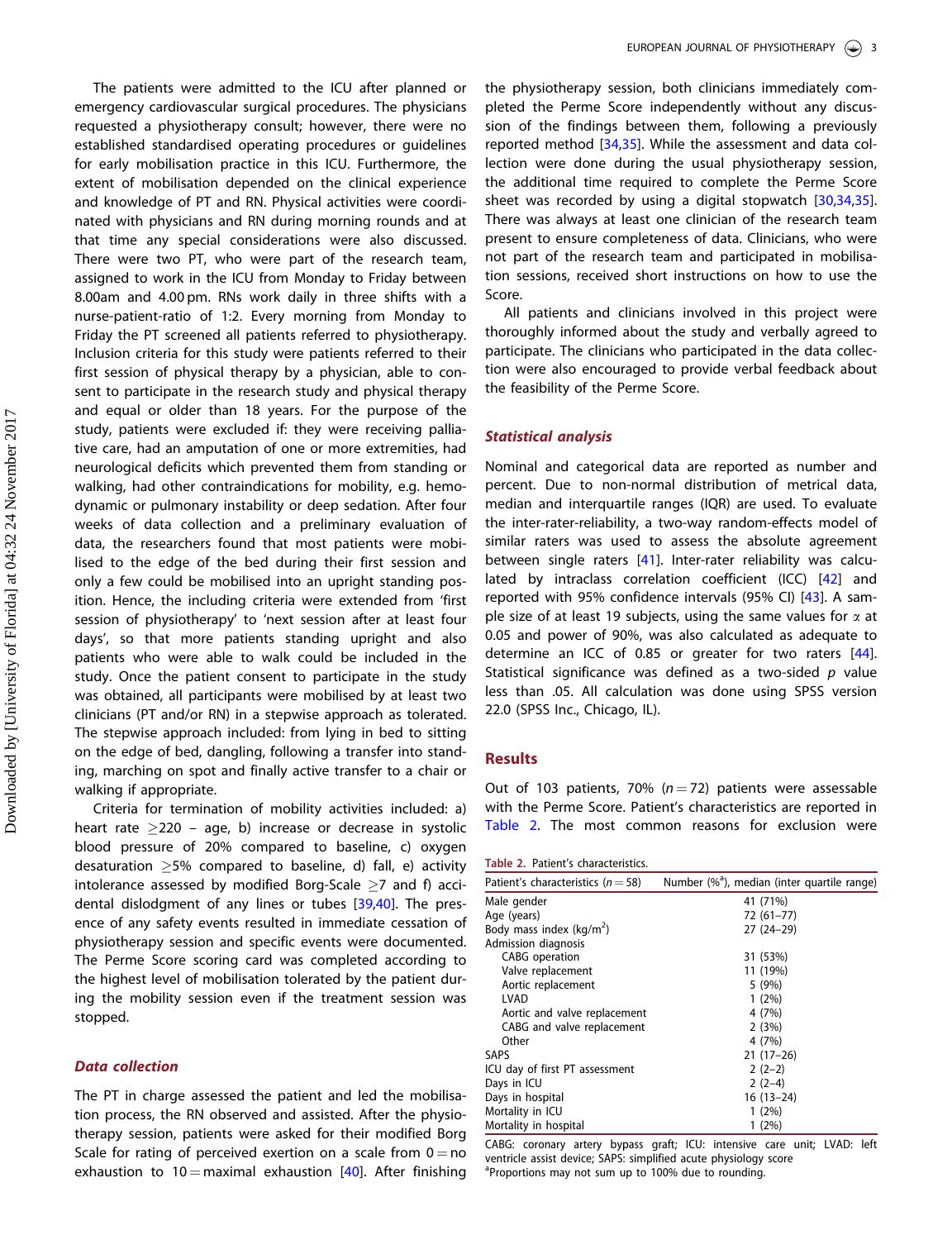contraindications such as medical instability or sedation (Figure 1). The first assessment was conducted in 83%  $(n = 60)$ , and second assessment in 17%  $(n = 12)$  of the patients. Due to practical reasons, 19.4% ( $n = 14$ ) of assessments were done by two PTs, leaving 80.6% ( $n = 58$ ) for comparison between PT and RN.

Due to the structure of the score, the rate of missing items during data collection was zero, hence, no missing items had to be addressed. Inter-rater reliability analysis between PT and RN could be performed in 58 (80.6%) assessments, giving an overall ICC of 0.962 (95% CI: 0.934–0.978). Only two items: a) able to follow commands (0.736) and b) pain (0.462), were assessed with less than 0.8 (Table 3). The difference between two raters was in median 0  $(-2-0)$ . All patients were assessed for the two items 'lines' and 'infusions' by both professions, giving a constant value without variance, resulting in an ICC of zero. Exclusion of the two items 'lines' and 'infusions' from the calculation of the overall ICC, changed the overall ICC only minimal (0.969 (95% CI: 0.948–0.982),  $p < .001$ ).

The time required to complete the scoring sheet for the Perme Score was a median 29 (24–40) s for the PT and 32 (22–39) s for the RN. The clinicians reported the Perme Score to be feasible in clinical practice.



Figure 1. Recruitment of patients.

#### Table 3. Intraclass correlation coefficient.

|                                   |                  | 95% Confidence interval |             | F test with true value 0 |     |                 |         |
|-----------------------------------|------------------|-------------------------|-------------|--------------------------|-----|-----------------|---------|
| Items of Perme ICU mobility score | ICC <sup>a</sup> | Lower bound             | Upper bound | Value                    | df1 | df <sub>2</sub> | Sig     |
| Overall                           | 0.962            | 0.934                   | 0.978       | 28.097                   | 57  | 57              | < 0.001 |
| 1 Mental state                    | 0.828            | 0.709                   | 0.898       | 5.750                    | 57  | 57              | < 0.001 |
| 2 Follow commands                 | 0.738            | 0.556                   | 0.845       | 3.770                    | 57  | 57              | < 0.001 |
| 3 Mechanically ventilation        | 0.898            | 0.827                   | 0.940       | 10.115                   | 57  | 57              | < 0.001 |
| 4 Pain                            | 0.462            | 0.099                   | 0.680       | 1.872                    | 57  | 57              | 0.010   |
| 5 Lines <sup>b</sup>              | 1.000            |                         | -           | 1.000                    | 57  |                 |         |
| 6 Infusions <sup>b</sup>          | 1.000            |                         |             | 1.000                    | 57  |                 |         |
| 7 Left leg <sup>a</sup>           | 0.865            | 0.772                   | 0.920       | 7.311                    | 57  | 57              | < 0.001 |
| 7 Right leg <sup>b</sup>          | 0.927            | 0.877                   | 0.957       | 13.578                   | 57  | 57              | < 0.001 |
| 8 Left arm <sup>a</sup>           | 0.876            | 0.789                   | 0.926       | 7.914                    | 57  | 57              | < 0.001 |
| 8 Right arm <sup>b</sup>          | 0.865            | 0.771                   | 0.920       | 7.276                    | 57  | 57              | < 0.001 |
| 9 Supine to sit                   | 0.857            | 0.759                   | 0.915       | 7.039                    | 57  | 57              | < 0.001 |
| 10 Sitting on edge of bed         | 0.917            | 0.860                   | 0.951       | 12.164                   | 57  | 57              | < 0.001 |
| 11 Sit to stand                   | 0.980            | 0.966                   | 0.988       | 48.224                   | 57  | 57              | < 0.001 |
| 12 Standing                       | 0.940            | 0.899                   | 0.965       | 16.473                   | 57  | 57              | < 0.001 |
| 13 Transfer bed-chair             | 0.925            | 0.874                   | 0.956       | 13.366                   | 57  | 57              | < 0.001 |
| 14 Ambulation                     | 0.968            | 0.946                   | 0.981       | 30.642                   | 57  | 57              | < 0.001 |
| 15 Endurance                      | 0.946            | 0.908                   | 0.968       | 18.138                   | 57  | 57              | < 0.001 |

ICC: intraclass correlation coefficient

<sup>a</sup>ICC between physiotherapist and registered nurse in 58 (80.6%) first and second assessments.

b<br>All patients fulfilled criteria for multiple lines and infusions, giving a constant variable, resulting in an absolute agreement of 1.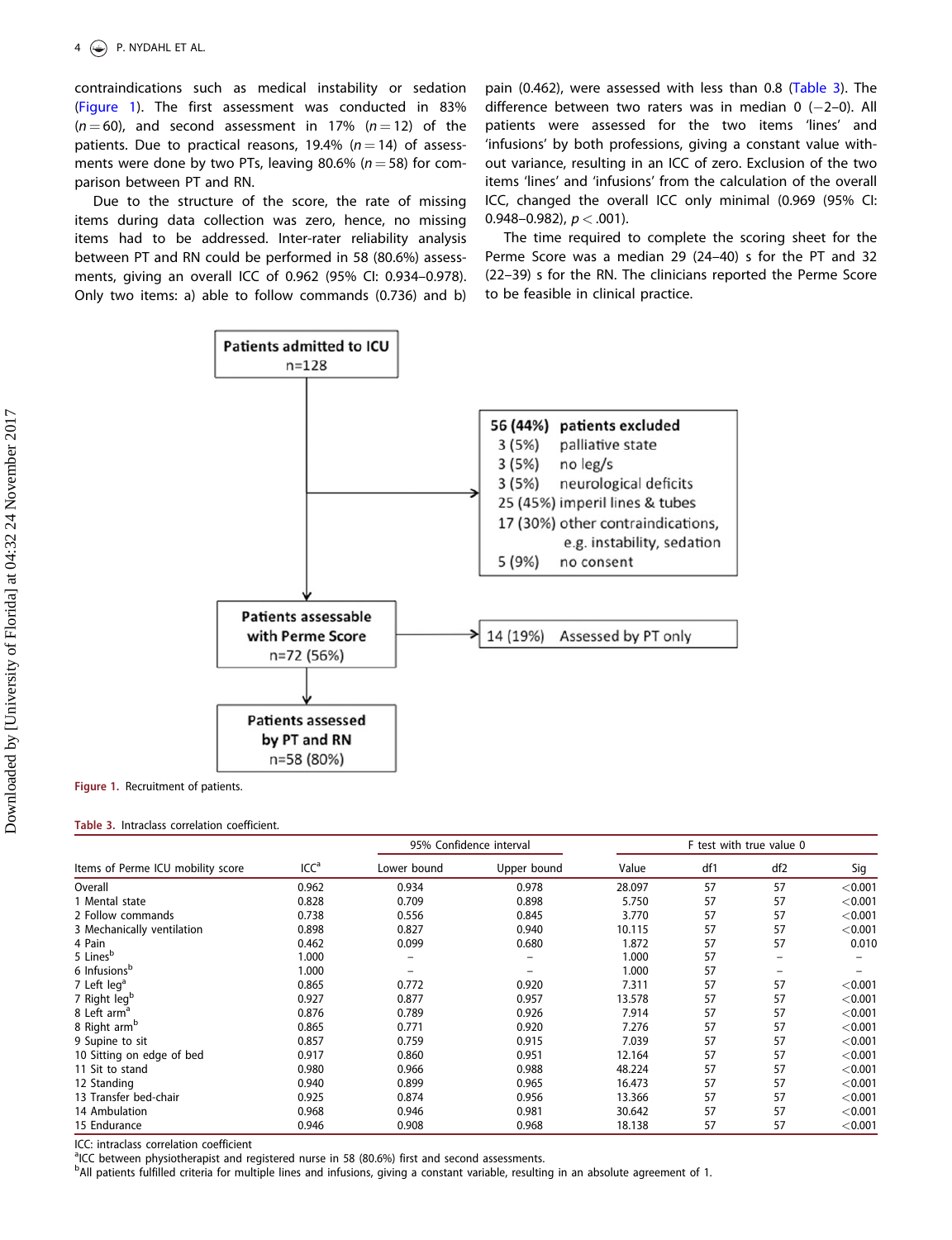<span id="page-5-0"></span>During the 72 mobilisations on the edge of bed, unwanted safety events happened in 9 (12.5%) sessions, consisting of 5 (7%) cases of Borg scale  $\geq$ 7, 2 cases of Borg scale  $\geq$ 7 and hypotension and 2 special cases, including deviation of oxygen desaturation  $>5%$  and one disconnection of a chest tube. Each unwanted safety event led to cessation of mobilisation session, but required no further interventions and did not lead to serious harm to the patient, additional medical therapies, extended length of stay or increased costs. There were no unwanted safety events related to the usage of the Perme Score.

#### **Discussion**

The results of this prospective, observational study showed that the inter-rater reliability of the German translated Perme Score between PT and RN is substantial to almost perfect for all items of the score during physiotherapy sessions. The exception was for item 2 (follows commands) and item 4 (pain) which showed moderate reliability. Completing the Perme Score scoring sheet after the physiotherapy session took approximately 30 s.

To our knowledge, this is the first study comparing interrater reliability of the Perme Score between two professions. The overall ICC was 0.962. Nawa et al. [\[34\]](#page-7-0) found an ICC of 0.988, and Kawaguchi et al. a reliability of  $>0.9$  by using Crohnbach's alpha [[35](#page-7-0)], comparing the PT results. The published studies found similar inter-rater reliability within the items mental status, potential mobility barriers, functional strength, transfers, gait and endurance. Interestingly, our study found a higher reliability between PT and RN within the items number '9' (supine to sit), '10' (static sitting) and '11' (sit to stand) considering these items rely on a subjective estimation of how much assistance the patient needed. The similarities in scoring between PT and RN can be multifactorial and explained by shared professional experience of mobilising patients in the ICU, working structures in ICU and similar thought processes between both professions.

The Perme Score was tested by PT in the US, yielding an inter-rater reliability of kappa  $= 0.94$  [[33\]](#page-7-0) until 0.99 [[34](#page-7-0)] and was recently also translated into Portuguese and tested with a similar inter-rater reliability of kappa  $> 0.9$  [[35](#page-7-0)]. When comparing results from Nawa et al. [\[34](#page-7-0)], this study found lower agreement in the items '2' (follow commands) and '4' (pain). A possible reason may be that the assessment of the mental status by nurses is generally response to stimuli, as in the Richmond Agitation Sedation Scale [[45](#page-7-0)] recommended by a German guideline [\[46\]](#page-7-0). The different approach in assessing the mental status might explain the difference in the interrater reliability between RN and PT.

The lowest inter-rater reliability was found in the item '4'. Pain measurement is strongly discussed in the literature and the visual analog scale (VAS) and numerical rating scale (NRS) are best-known to physicians, RN and PT [\[47](#page-7-0)]. The low reliability in pain assessment between RN and PT can be explained since it may vary according to personal and professional experiences of staff. Lotan et al. assume that PT are more trained in observing physical clues that describe pain because of their profound insight into pain behaviour [\[48\]](#page-7-0). The following signs of pain are identified and are mentioned in the literature as heavy breathing, increase in body temperature, heart rate or blood pressure [[47\]](#page-7-0). Consequently, since PTs are educated to reduce pain with non-invasive interventions such as manual techniques, they may be more skilled in evaluating pain. RNs, however, are educated to rely on the patient's reactions and verbal complaints to identify if pain medication is needed [[38\]](#page-7-0). These different professional approaches to pain management may be the reason for the low inter-rater reliability on this item, but more research is needed to investigate this hypothesises.

During the initial phase of the study, we found low mobilisation levels at first therapy visit; therefore, a second assessment after four days in ICU was also included. There are several possible explanations for the low mobilisation level during the first assessment in a CVICU. First, most patients were mobilised on day one or two only to sitting on the edge of bed or standing to avoid exhaustion after an operation, so some patients were discharged before reaching a higher level of mobilisation. Second, post-operative conditions, such as pain, delirium and/or somnolence may have influenced the status of functional mobility [\[10,12\]](#page-6-0). Third, patients after cardiovascular intervention require intense hemodynamic monitoring which limits mobilisation [[23](#page-6-0)]. In contrast, these factors were not considered limiting factors in other studies within the same population  $[33]$ , so it's possible that environmental factors, structures and culture in this CVICU may have played a role in mobilising in this single centre study and may have led to a floor effect [\[49\]](#page-7-0).

The two items of the Perme Score 'lines' and 'infusions' had an ICC of zero. The item 'lines' specifies that at least two lines, tubes, catheters or devices are connected to the patient. All patients in this CVICU have at least one central venous line, one arterial catheter and occasionally a bladder tube or other additional devices depending on the specific medical condition. This CVICU also has a standard programme for infusions and electrolyte replacement. Both factors result in a constant variable without any variance, leading to an ICC of zero so these two items do not provide any new information during assessment. On the contrary, Perme found a Kappa of 0.4776 in lines and 0.9398 in infusions [[33\]](#page-7-0), Kawaguchi similar with 0.95 and 0.78 [[35](#page-7-0)] and Nawa 1.0 and 1.0 [[34](#page-7-0)]. This shows a variance in results which are probably indicative of different structures and processes in different ICUs and/or countries. Because of this variability in structures and processes among the different ICUs, it is important to continue to score these two items on the Perme Score since, they represent important clinical features.

#### **Limitations**

This study has several limitations. First, the raters were nonblinded, knowing their results would be compared as per study protocol. Although no communication was allowed during the assessment, afterward clarification of terms and reasons for disagreement were possible, which may have influenced further rating  $[50]$  $[50]$  $[50]$ . Second, the study was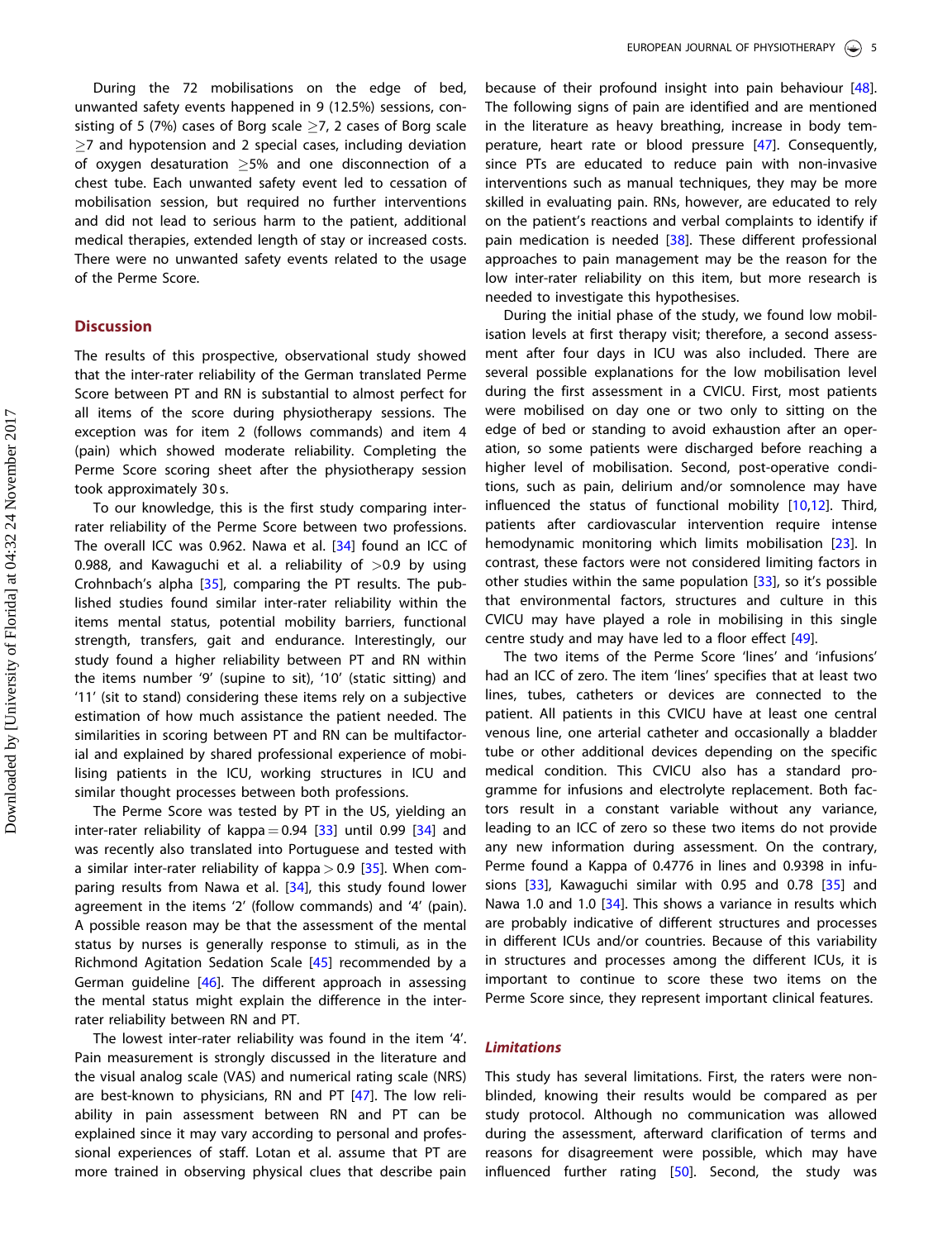<span id="page-6-0"></span>conducted in a single centre CVICU, limiting the generalisability of its results. Third, barriers influencing the possible degree of mobilisation, such as lines or tubes also played a role, leading to a revision of inclusion criteria after pre-testing the score. Fourth, the extent of mobilisation during physiotherapy sessions was based on the local culture in the CVICU without any standardised protocol, and therefore higher levels of mobility were less represented. Lastly, a different method for the translation process, e.g. Beaton et al. [[51](#page-7-0)], may have led to slightly different results in the translational process, but due to the clarity of the Perme Score, no major changes in the results of the study have to be expected. We suggest that further investigations using the Perme Score continue to focus in the inter-rater reliability in multidisciplinary settings including different disciplines.

## **Conclusions**

The German version of the Perme Score presented a high inter-rater reliability between PT and RN in CVICU. The Perme Score is a practical tool that can be used by PT and/or RN to assess the mobility status of patients in CVICU.

# Acknowledgements

The authors would like to thank all physiotherapists and nurses of our ICU who assisted during the study. We would like to thank our reviewer for improving the manuscript.

#### Disclosure statement

The study was not funded. The authors report no conflicts of interest.

#### ORCID

Peter Nydahl (D http://orcid.org/0000-0002-5178-0364

#### References

- [\[1\] R](#page-1-0)ush KL, Ouellet LL. Mobility: a concept analysis. J Adv Nurs. 1993;18:486–492.
- [\[2\] S](#page-1-0)tiller K. Physiotherapy in intensive care: an updated systematic review. Chest. 2013;144:825–847.
- [\[3\] A](#page-1-0)midei C. Mobilisation in critical care: a concept analysis. Intensive Crit Care Nurs. 2012;28:73–81.
- [\[4\] B](#page-1-0)ailey P, Thomsen GE, Spuhler VJ, et al. Early activity is feasible and safe in respiratory failure patients. Crit Care Med. 2007;35: 139–145.
- [\[5\] M](#page-1-0)orris PE, Goad A, Thompson C, et al. Early intensive care unit mobility therapy in the treatment of acute respiratory failure. Crit Care Med. 2008;36:2238–2243.
- [6] Schweickert WD, Pohlman MC, Pohlman AS, et al. Early physical and occupational therapy in mechanically ventilated, critically ill patients: a randomised controlled trial. Lancet. 2009;373: 1874–1882.
- [7] Needham DM, Korupolu R. Rehabilitation quality improvement in an intensive care unit setting: implementation of a quality improvement model. Top Stroke Rehabil. 2010;17:271–281.
- [8] Morris PE, Griffin L, Berry M, et al. Receiving early mobility during an intensive care unit admission is a predictor of improved

outcomes in acute respiratory failure. Am J Med Sci. 2011;341:373–377.

- [\[9\] L](#page-1-0)ord RK, Mayhew CR, Korupolu R, et al. ICU early physical rehabilitation programs: financial modeling of cost savings. Crit Care Med. 2013;41:717–724.
- [\[10\] S](#page-1-0)tiller K, Phillips A, Lambert P. The safety of mobilisation and its effects on haemodynamics and respiratory status of intensive care patients. Physiother Theory Pract. 2004;20:175–185.
- [11] Zafiropoulos B, Alison JA, McCarren B. Physiological responses to the early mobilisation of the intubated, ventilated abdominal surgery patient. Aust J Physiother. 2004;50:95–100.
- [\[12\] S](#page-1-0)kinner EH, Berney S, Warrillow S, et al. Development of a physical function outcome measure (PFIT) and a pilot exercise training protocol for use in intensive care. Crit Care Resusc. 2009;11: 110–115.
- [\[13\] H](#page-1-0)ildreth AN, Enniss T, Martin RS, et al. Surgical intensive care unit mobility is increased after institution of a computerized mobility order set and intensive care unit mobility protocol: a prospective cohort analysis. Am Surg. 2010;76:818–822.
- [14] Roberts M, Johnson LA, Lalonde TL. Early mobility in the intensive care unit: standard equipment vs a mobility platform. Am J Crit Care. 2014;23:451–457.
- [\[15\] P](#page-1-0)iva S, Dora G, Minelli C, et al. The surgical optimal mobility score predicts mortality and length of stay in an Italian population of medical, surgical, and neurologic intensive care unit patients. J Crit Care. 2015;30:1251–1257.
- [\[16\] B](#page-1-0)erney SC, Harrold M, Webb SA, et al. Intensive care unit mobility practices in Australia and New Zealand: a point prevalence study. Crit Care Resusc. 2013;15:260–265.
- [17] Clark DE, Lowman JD, Griffin RL, et al. Effectiveness of an early mobilization protocol in a trauma and burns intensive care unit: a retrospective cohort study. Phys Ther. 2013;93:186–196.
- [18] Dafoe S, Chapman MJ, Edwards S, et al. Overcoming barriers to the mobilisation of patients in an intensive care unit. Anaesth Intensive Care. 2015;43:719–727.
- [\[19\] F](#page-1-0)ields C, Trotsky A, Fernandez N, et al. Mobility and ambulation for patients with pulmonary artery catheters: a retrospective descriptive study. J Acute Care Phys Ther. 2015;6:64–70.
- [\[20\] G](#page-1-0)arzon-Serrano J, Ryan C, Waak K, et al. Early mobilization in critically ill patients: patients' mobilization level depends on health care provider's profession. PMR. 2011;3:307–313.
- [\[21\] N](#page-1-0)ydahl P, Dewes M, Dubb R, et al. Frühmobilisierung: Kompetenzen, Verantwortungen, Zuständigkeiten. Med Klin Intensivmed Notfmed. 2016;111:153–159.
- [\[22\] H](#page-1-0)opkins RO, Spuhler VJ, Thomsen GE. Transforming ICU culture to facilitate early mobility. Crit Care Clin. 2007;23:81–96.
- [\[23\] D](#page-1-0)ubb R, Nydahl P, Hermes C, et al. Barriers and strategies for early mobilization of patients in intensive care units. Ann Am Thorac Soc. 2016;13:724–730.
- [\[24\] B](#page-1-0)erry A, Beattie K, Bennett J, et al. Physical activity and movement: a guideline for critically ill adults. 2014. Agency for Clinical Innovation NSW Government ISBN 978-1-74187-976-6. [cited 2017 Nov 12]; Available from: [https://www.aci.health.nsw.gov.au/\\_\\_](https://www.aci.health.nsw.gov.au/__data/assets/pdf_file/0005/239783/ACI17131_PAM_Guideline.pdf) [data/assets/pdf\\_file/0005/239783/ACI17131\\_PAM\\_Guideline.pdf](https://www.aci.health.nsw.gov.au/__data/assets/pdf_file/0005/239783/ACI17131_PAM_Guideline.pdf)
- [\[25\] B](#page-1-0)ein T, Bischoff M, Bruckner U, et al. S2e guideline: positioning and early mobilisation in prophylaxis or therapy of pulmonary disorders: revision 2015: S2e guideline of the german society of anaesthesiology and intensive care medicine (DGAI). Anaesthesist. 2015;64(Suppl 1):1–26.
- [\[26\] P](#page-1-0)arry SM, Granger CL, Berney S, et al. Assessment of impairment and activity limitations in the critically ill: a systematic review of measurement instruments and their clinimetric properties. Intensive Care Med. 2015;41:744–762.
- [\[27\] Z](#page-1-0)anni JM, Korupolu R, Fan E, et al. Rehabilitation therapy and outcomes in acute respiratory failure: an observational pilot project. J Crit Care. 2010;25:254–262.
- [\[28\] S](#page-1-0)challer SJ, Anstey M, Blobner M, Initiative IES-gMR, et al. Early, goal-directed mobilisation in the surgical intensive care unit: a randomised controlled trial. Lancet. 2016;388:1377–1388.